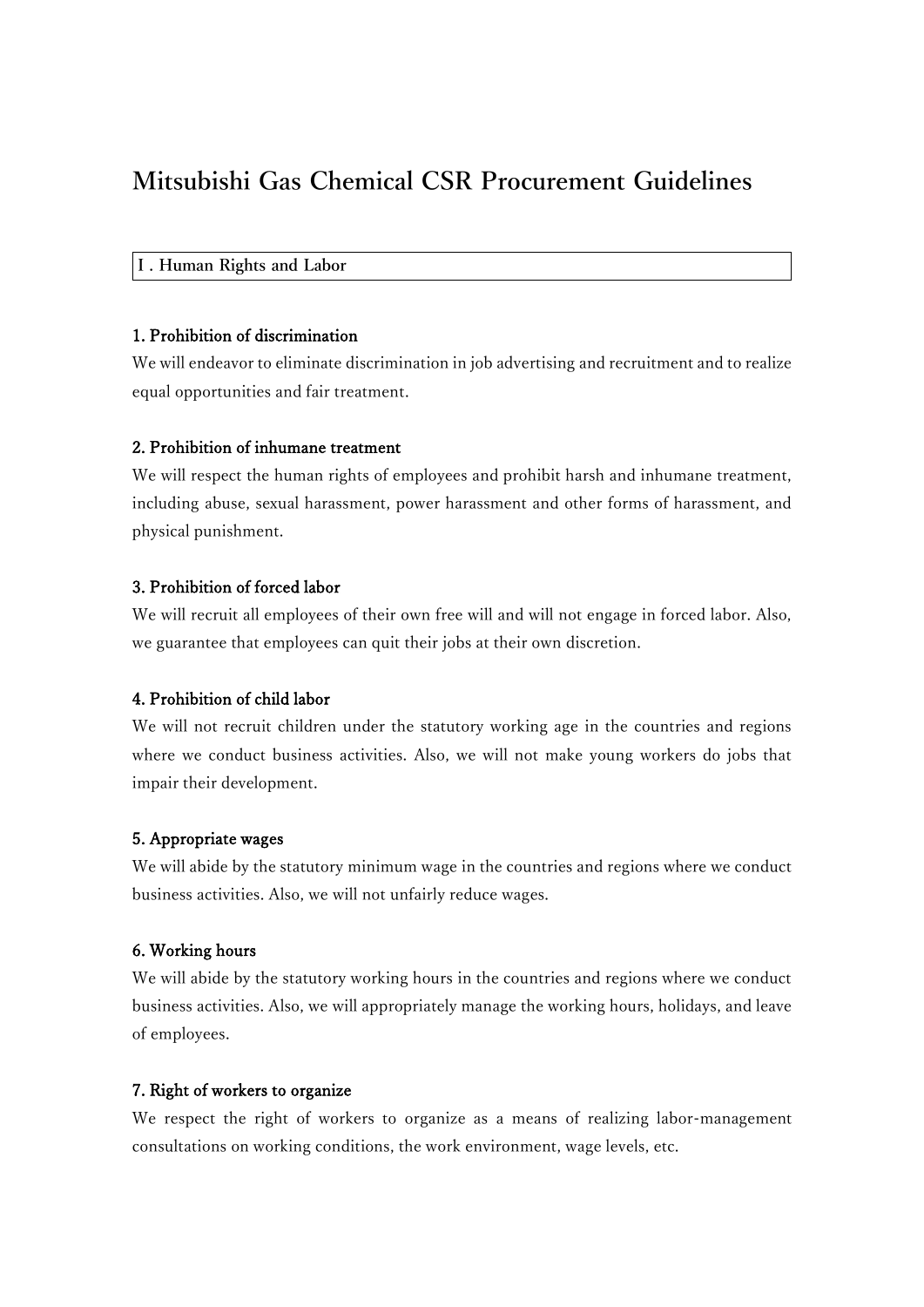## **Ⅱ. Occupational Health and Safety**

## 1. Safety measures for machinery and equipment

We will adopt appropriate safety measures for the types of machinery and equipment that we use and carry out regular checks and maintenance of machinery and equipment.

# 2. Workplace safety

We will assess the risks relating to workplace safety, such as the possibility of accidents occurring during work and damage to health, and ensure safety by means of appropriate design, technologies, and management.

## 3. Emergency response

To protect lives and physical safety, assuming potential disasters, accidents, etc., we will prepare countermeasures for times of emergency, implement regular evacuation drills, and promote awareness in the workplace.

# 4. Industrial accidents and illness

We will grasp conditions relating to industrial accidents and illness by classifying and recording them and adopt appropriate countermeasures.

## 5. Workplace hygiene

We will grasp conditions relating to contact in the workplace with organisms, chemical substances, noise, bad smells, etc. that are harmful to the human body and adopt countermeasures, including the establishment and operation of management criteria, appropriate education for workers, and the supply of protective gear.

## 6. Consideration for work involving a physical burden

We will identify work involving a physical burden and conduct appropriate management so that it does not lead to accident or illness.

## 7. Safety and hygiene of facilities

We will ensure the appropriate safety and hygiene of facilities provided to workers for their daily living (dormitories, cafeterias, toilets, etc.).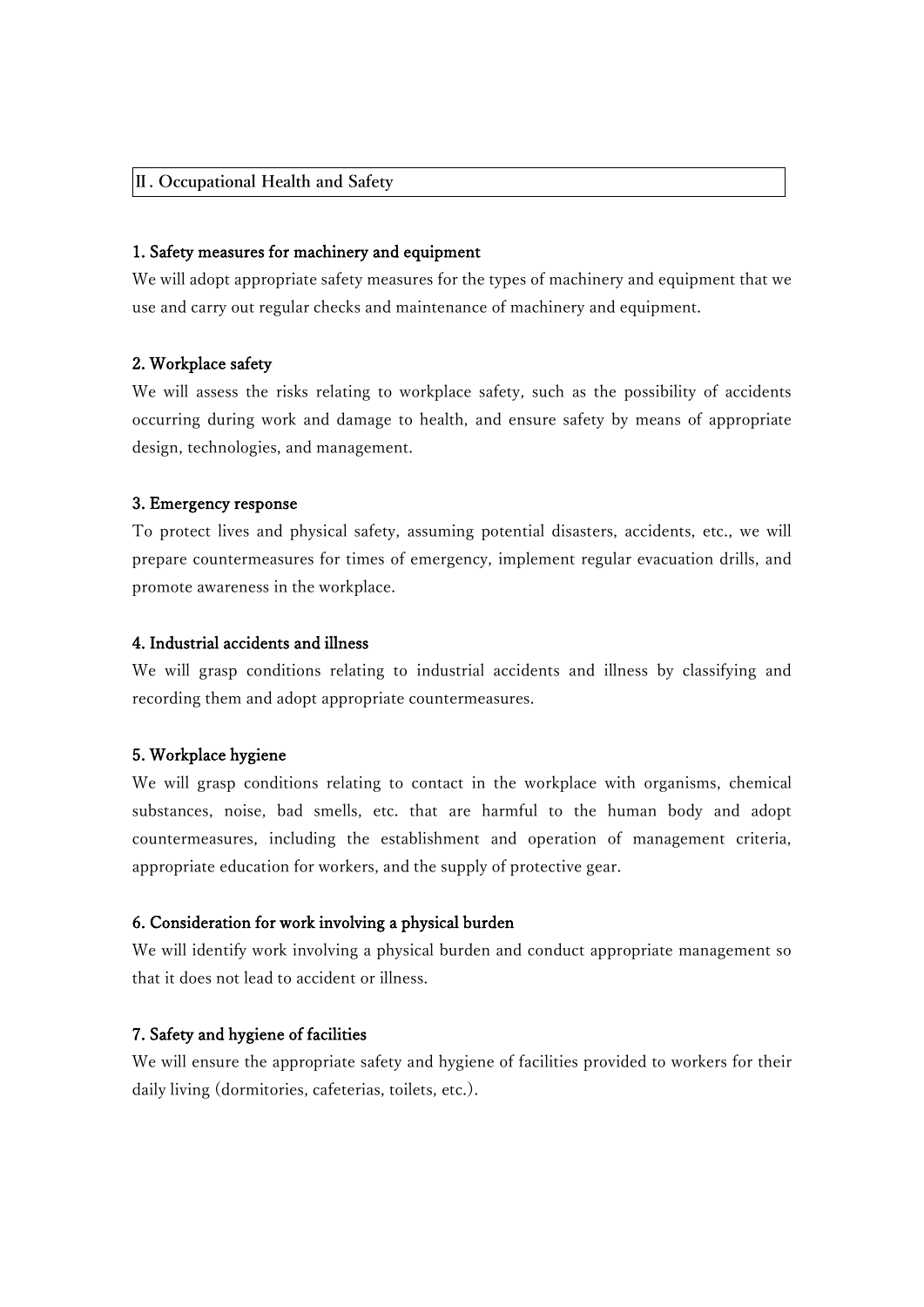## 8. Health management of workers

We will conduct the appropriate health management of all workers by implementing regular medical checks.

# **III. Environment**

# 1. Environmental management system

We will establish and operate an environmental management system. An environmental management system is a comprehensive management setup for promoting environmental activities embracing the organizational structure, planning activities, responsibility sharing, practices, procedures, processes, and management resources. Environmental activities mean compiling an environmental policy, implementing measures in accordance with this policy, and making continuous improvements to achieve, revise, and maintain them by rotating the PDCA (plan, do, check, act) cycle. A representative environmental management system is the ISO 14001, which enables third-party certification.

## 2. Management of chemical substances contained in products

Our products will not contain any chemical substances prohibited by law, ordinance, etc. Also, we will abide by our duty to display necessary explanations and implement necessary test evaluations.

## 3. Management of chemical substances used in the manufacturing process

We will grasp emissions of chemical substances in the manufacturing process discharged into the external environment and submit appropriate reports to the administration. Also, we will endeavor to reduce emission of the said substances.

## 4. Environmental permits/administrative certification

In accordance with the laws, ordinances, etc. of the countries and regions where we conduct business activities, we will receive approval from the administration if necessary and submit required management reports to the administration.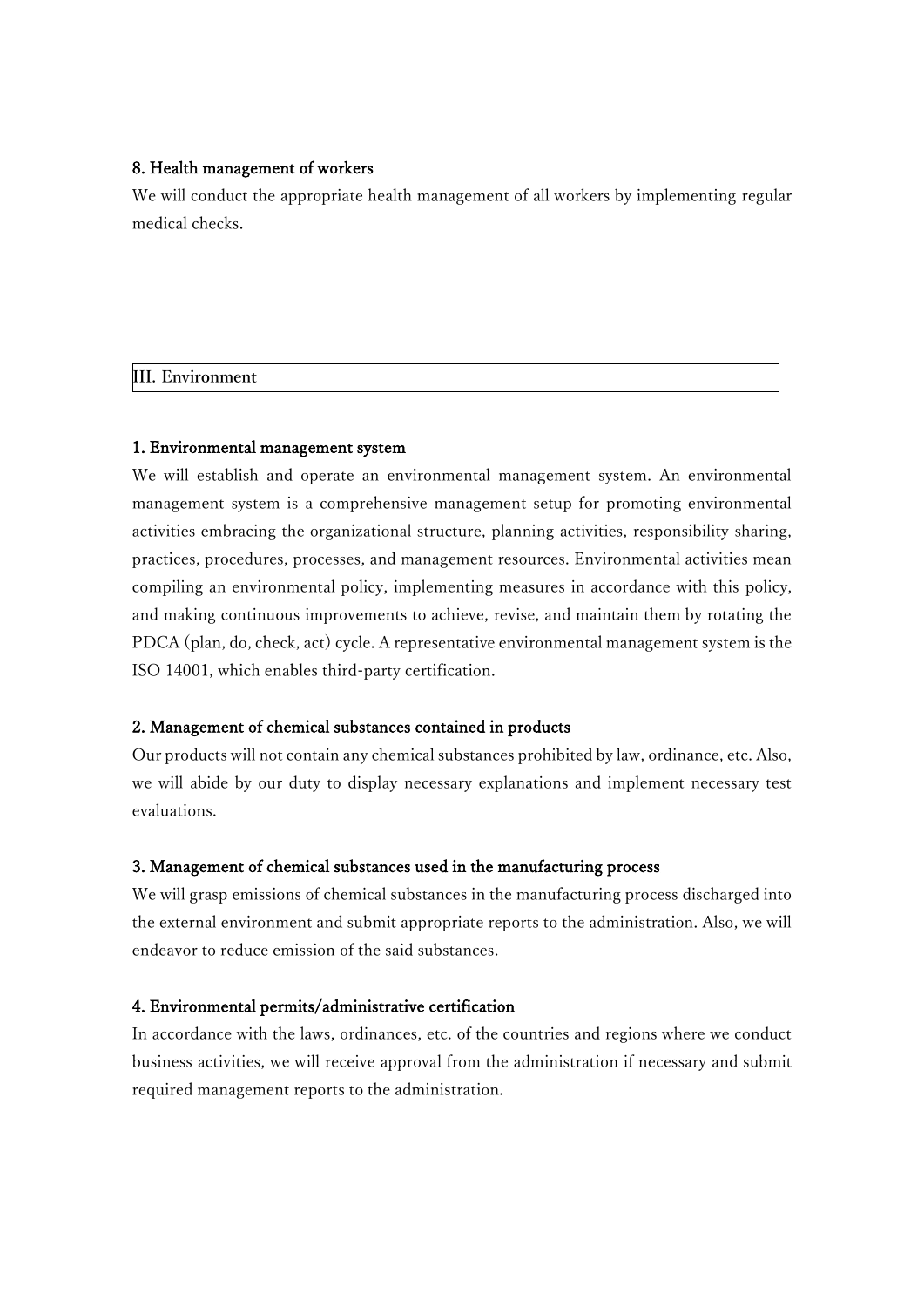# 5. Minimization of environmental impact (wastewater, sludge, exhaust, etc.)

We will abide by laws, ordinances, etc. relating to wastewater, sludge, exhaust, etc. in the countries and regions where we conduct business activities and endeavor to make further improvements by setting our own standards.

# 6. Effective utilization of resources and energy

We will set our own targets for the saving of energy and resources and continuously conduct the effective utilization of energy. Resource saving means reducing the amount of materials used in products and the amount of waste and promoting the reuse of materials and parts. Energy saving means rationalization of the use of heat and electricity.

# 7. Reduction of greenhouse-gas emissions

Greenhouse gases refer to six types of substance: CO2, methane, nitrous oxide, hydrofluorocarbons (HFCs), perfluoro compounds (PFCs), and sulfur hexafluoride (SF6). To reduce the emissions of these substances, we will set our own targets and endeavor to make continuous reductions.

# 8. Reduction of final waste

Final waste means waste that requires landfill or incineration. To reduce such waste, we will set our own targets and endeavor to make continuous reductions.

# 9. Initiatives for biodiversity and environmental protection

We will use materials that contribute to the protection of biodiversity and disclose and make efforts to improve the state of progress achieved in measures implemented for the sake of environmental preservation, including the reduction of emissions into the air, wastewater, soil, etc., reduction of the amount of resources used, and reduction of the amount of wastewater produced.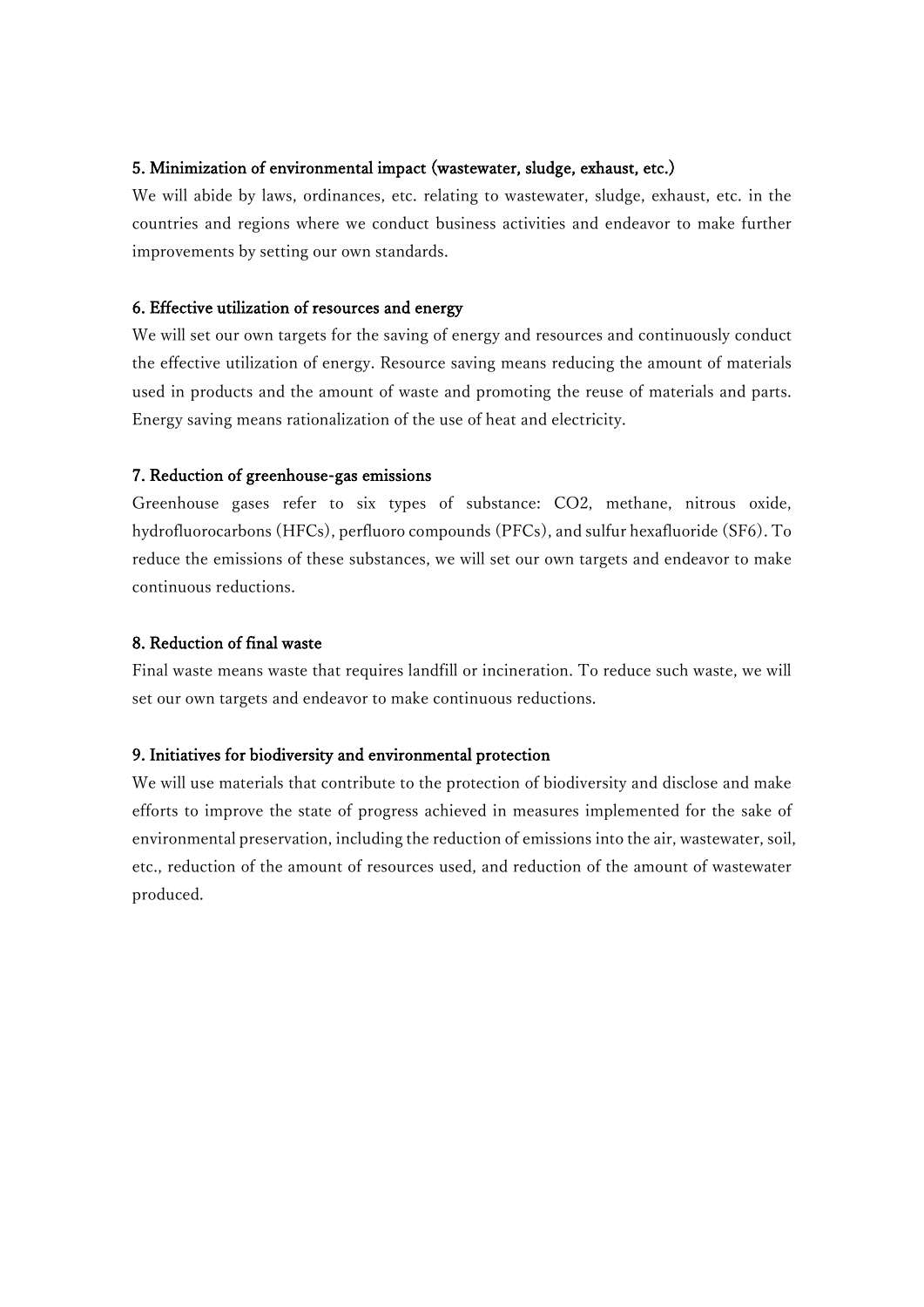#### **IV. Fair Trade and Ethics**

#### 1. Prohibition of corruption, bribery, etc.

We will maintain sound and normal relations with politics and the administration in the countries and regions where we conduct business activities and will not engage in any kind of bribery or illegal political donations.

#### 2. Prohibition of abuse of superior position

We will not abuse our superior position as purchaser or consignor and will not engage in any kind of act that is disadvantageous to the supplier or consignee.

## 3. Prohibition of supply or receipt of inappropriate benefits

In our relations with stakeholders, we will not engage in the supply or receipt of inappropriate benefits of any kind. The supply or receipt of inappropriate benefits means acts involving the supply or receipt of money and goods beyond the scope stipulated by law and ordinance or beyond the scope of social norms; acts involving the supply of inappropriate benefits to antisocial forces; and acts involving insider trading of the shares, etc. of a client, etc. on the basis of important undisclosed information relating to the business of that company.

## 4. Prohibition of acts restricting competition

We will not engage in acts of any kind that obstruct fair, transparent, and free competition, such as cartels and bid rigging.

## 5. Provision of accurate product and service information

We will provide accurate information relating to products and services to consumers and clients, without any falsehoods. Specifically, information will include the use, quality, and method of handling products and services and substances contained in materials and parts used in the product.

#### 6. Respect for intellectual property

We will not infringe on the intellectual property rights of others, including patent rights, utility model rights, design rights, trademark rights, copyrights, and confidential business matters.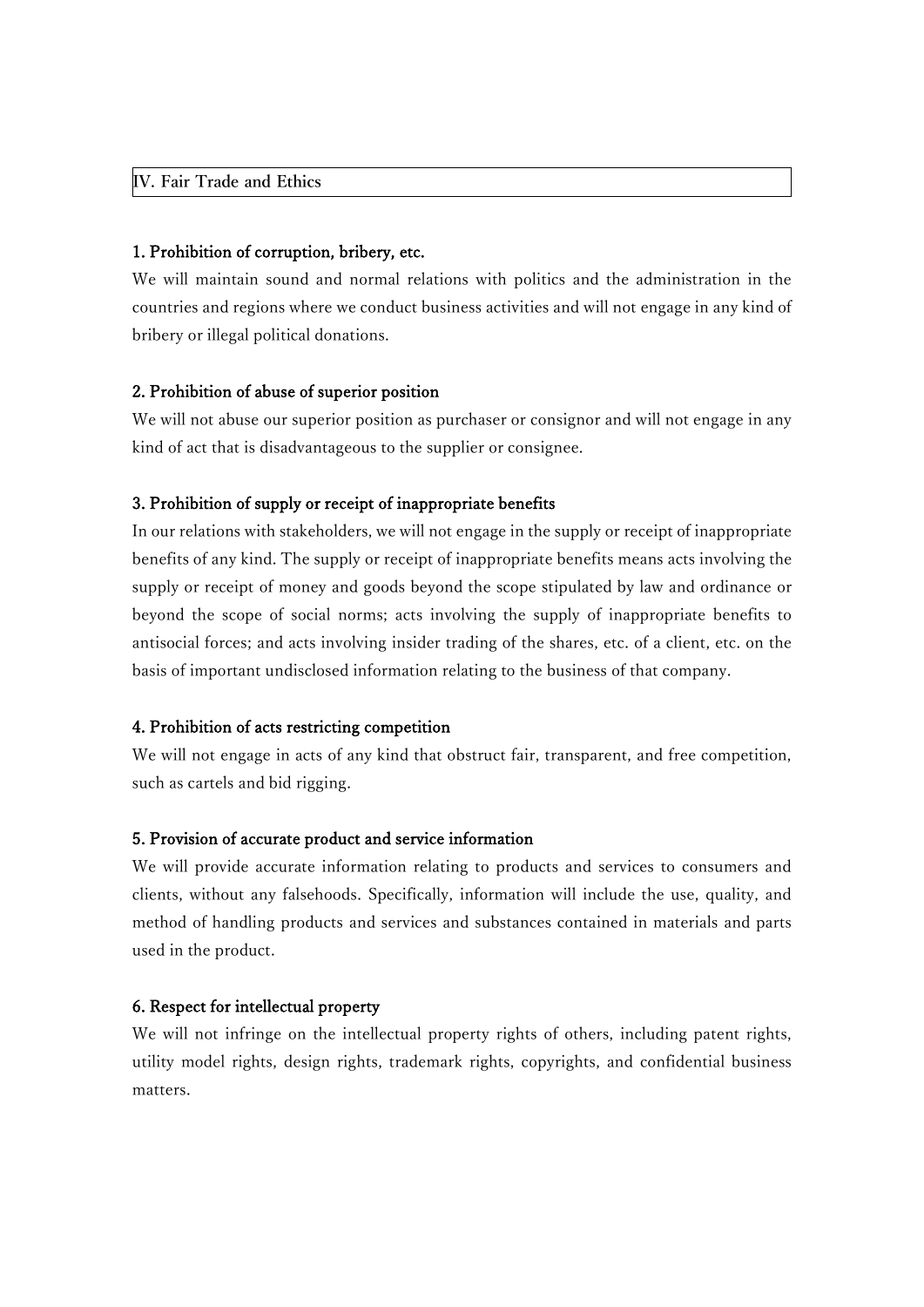# 7. Appropriate export management

Regarding the export of technologies or goods restricted by law, ordinance, etc., we will investigate international agreements and laws and comply accordingly. We will engage in appropriate export procedures based on a clear management setup.

# 8. Information disclosure

We will supply and disclose such information as the content of our business activities, our financial condition, our business performance, and risk information (damage due to a largescale disaster, occurrence of a harmful impact on the environment or society, discovery of a serious violation of a law or ordinance, etc.), regardless of whether disclosure is obligatory by law.

# 9. Prevention and early detection of illegal acts

We will endeavor to prevent illegal acts through education and enlightenment for our employees, and we will establish a whistleblowing contact to facilitate the early detection of illegal acts.

```
V. Quality and Safety
```
# 1. Quality management system

We will establish and operate a quality management system. A quality management system is a comprehensive management setup for promoting quality assurance activities embracing the organizational structure, planning activities, responsibility sharing, practices, procedures, processes, and management resources. Quality assurance activities mean compiling a quality policy, implementing measures in accordance with this policy, and making continuous improvements to achieve, revise, and maintain them by rotating the PDCA (plan, do, check, act) cycle. A representative quality management system is the ISO 9001, which enables thirdparty certification.

# 2. Ensuring of product safety

We will conduct design ensuring adequate product safety so that our products meet the safety standards stipulated in the laws, etc. of each country. Also, we will implement preventive measures so that quality problems do not arise.